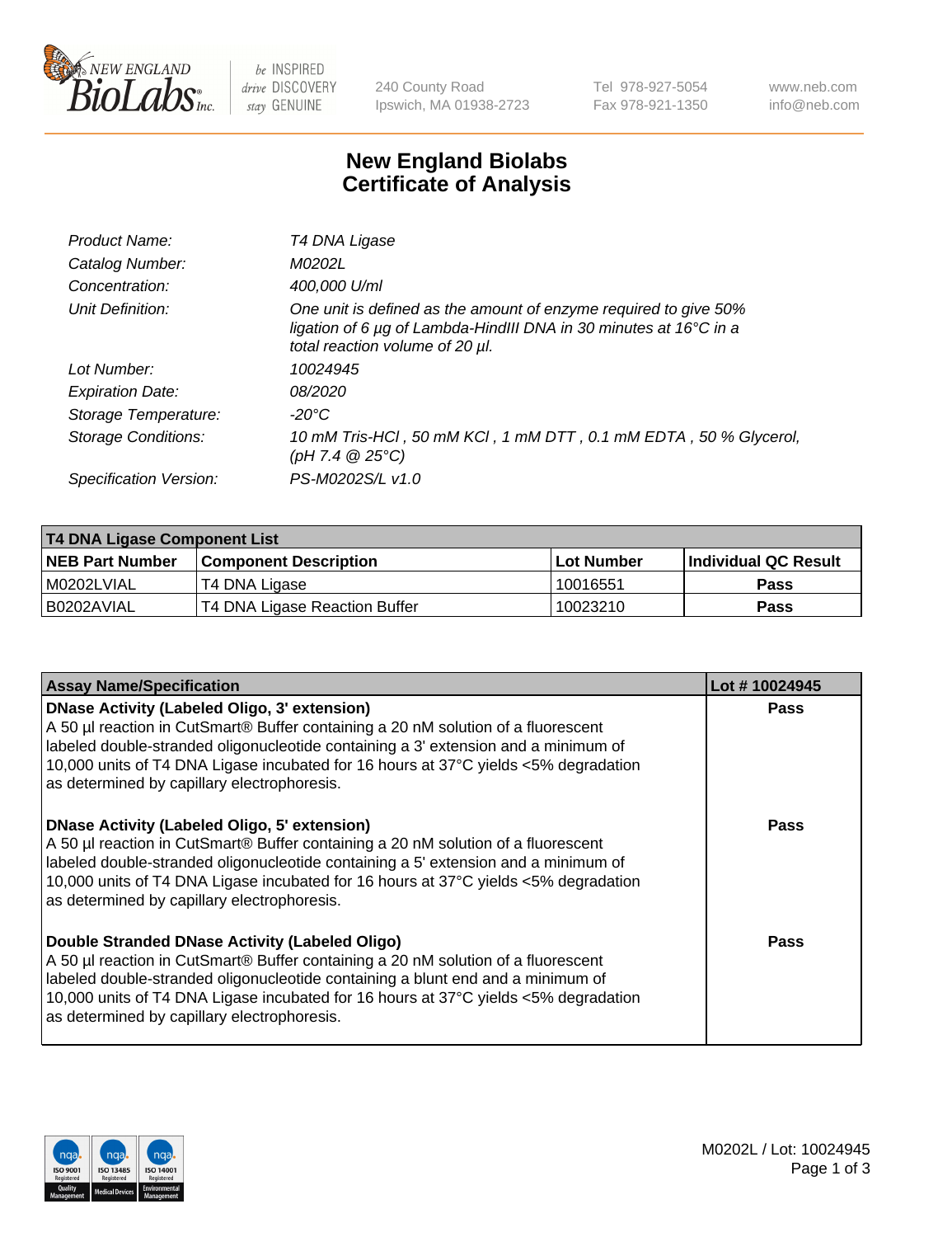

be INSPIRED drive DISCOVERY stay GENUINE

240 County Road Ipswich, MA 01938-2723 Tel 978-927-5054 Fax 978-921-1350

www.neb.com info@neb.com

| <b>Assay Name/Specification</b>                                                                                                                                                                                                                                                                                                                                                                                    | Lot #10024945 |
|--------------------------------------------------------------------------------------------------------------------------------------------------------------------------------------------------------------------------------------------------------------------------------------------------------------------------------------------------------------------------------------------------------------------|---------------|
| <b>Endonuclease Activity (Nicking)</b><br>A 50 µl reaction in NEBuffer 1 containing 1 µg of supercoiled PhiX174 DNA and a<br>minimum of 2000 units of T4 DNA Ligase incubated for 4 hours at 37°C results in <10%<br>conversion to the nicked form as determined by agarose gel electrophoresis.                                                                                                                   | <b>Pass</b>   |
| <b>Exonuclease Activity (Radioactivity Release)</b><br>A 50 µl reaction in NEBuffer 1 containing 1 µg of a mixture of single and<br>double-stranded [3H] E. coli DNA and a minimum of 2000 units of T4 DNA Ligase<br>incubated for 4 hours at 37°C releases <0.1% of the total radioactivity.                                                                                                                      | <b>Pass</b>   |
| <b>Ligation and Recutting (Terminal Integrity, Digested DNA)</b><br>A 20 µl reaction in 1X T4 DNA Ligase Reaction Buffer containing 2 µg of Lambda<br>DNA-HindIII Digest and a minimum of 4000 units of T4 DNA Ligase incubated for 16<br>hours at 37°C results in >95% ligation of the DNA fragments as determined by agarose<br>gel electrophoresis. Of these ligated fragments, >95% can be recut with HindIII. | <b>Pass</b>   |
| <b>Non-Specific DNase Activity (16 Hour)</b><br>A 50 µl reaction in NEBuffer 1 containing 1 µg of CIP-treated Lambda-HindIII DNA and<br>a minimum of 2000 units of T4 DNA Ligase incubated for 16 hours at 37°C results in a<br>DNA pattern free of detectable nuclease degradation as determined by agarose gel<br>electrophoresis.                                                                               | <b>Pass</b>   |
| <b>Protein Concentration (A280)</b><br>The concentration of T4 DNA Ligase is 0.4 mg/ml +/- 10% as determined by UV<br>absorption at 280 nm. Protein concentration is determined by the Pace method using<br>the extinction coefficient of 57,675 and molecular weight of 55,292 daltons for T4<br>DNA Ligase (Pace, C.N. et al. (1995) Protein Sci., 4, 2411-2423).                                                | <b>Pass</b>   |
| <b>Protein Purity Assay (SDS-PAGE)</b><br>T4 DNA Ligase is ≥ 95% pure as determined by SDS-PAGE analysis using Coomassie Blue<br>detection.                                                                                                                                                                                                                                                                        | <b>Pass</b>   |
| qPCR DNA Contamination (E. coli Genomic)<br>A minimum of 2000 units of T4 DNA Ligase is screened for the presence of E. coli<br>genomic DNA using SYBR® Green qPCR with primers specific for the E. coli 16S rRNA<br>locus. Results are quantified using a standard curve generated from purified E. coli<br>genomic DNA. The measured level of E. coli genomic DNA contamination is ≤ 1 E. coli<br>genome.        | Pass          |
| <b>RNase Activity (Extended Digestion)</b><br>A 10 µl reaction in NEBuffer 4 containing 40 ng of a 300 base single-stranded RNA<br>and a minimum of 1 µl of T4 DNA Ligase is incubated at 37°C. After incubation for 16<br>hours, >90% of the substrate RNA remains intact as determined by gel electrophoresis                                                                                                    | <b>Pass</b>   |